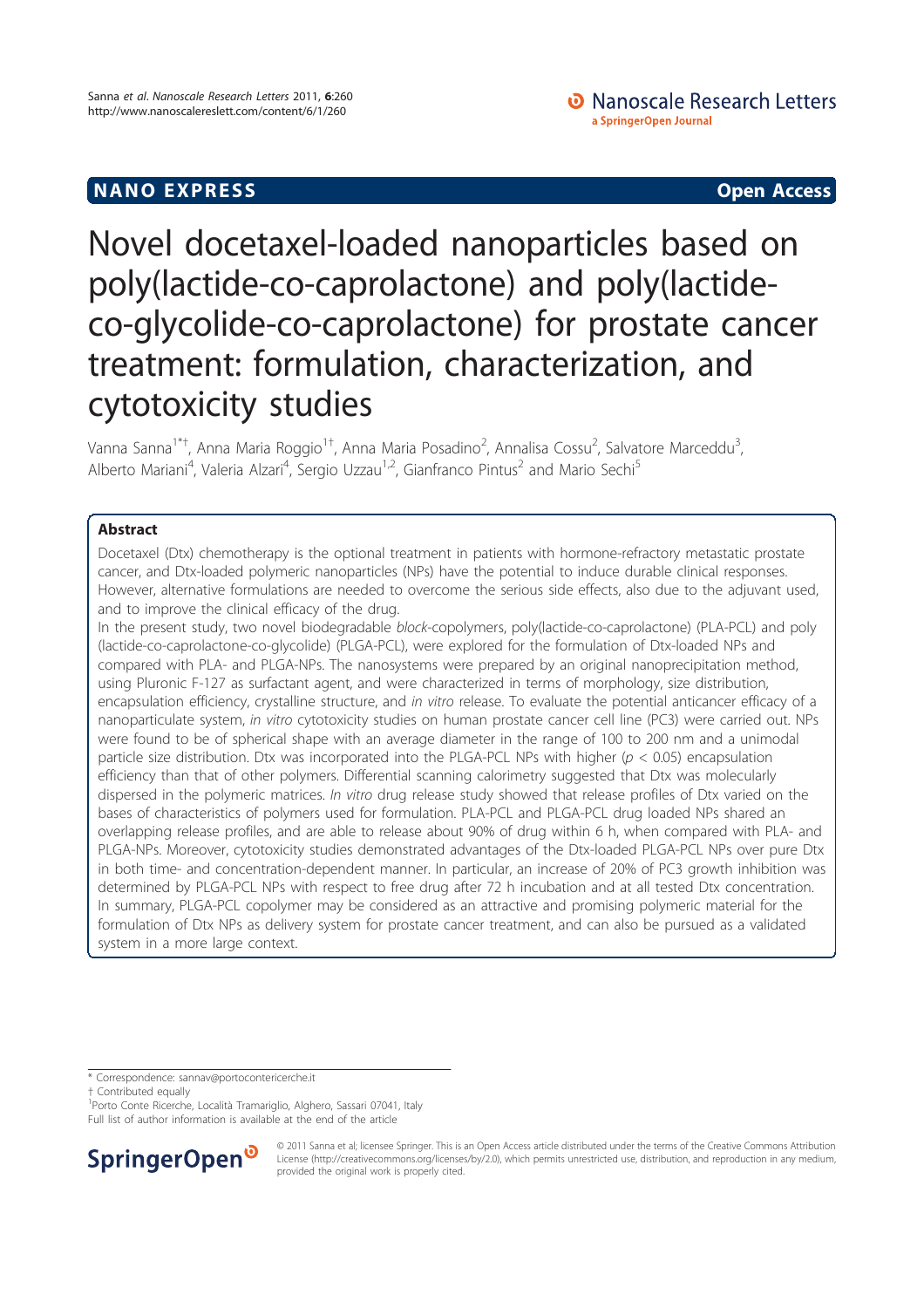# Introduction

Prostate cancer (PCa) is the most common male malignancy and the second leading cause of cancer death in Western industrialized countries [1]. The PCa progression does not only mean distant metastases but also development of hormone independence of its cells [2].

Docetaxel (Dtx)-based regimen is recommended as optional treatment in patients with hormone-refractory metastatic PCa, showing effective on locally advanced PCa and increasing overall survival [3]. Despite the recently reported promising outcome of Dtx, this drug is associated with systemic toxicity that limits the dose and duration of therapy, particularly in elderly patients. Adverse effects of Dtx treatment include hypersensitivity reactions, bone marrow suppression, cutaneous reactions, fluid retention, peripheral neuropathy, alopecia, cardiac disorders, and tiredness [4]. Moreover, to facilitate its clinical use, the Dtx poor water solubility requires a specific solvent system, such as ethanol/ Tween 80 solution, which causes hypersensitivity reaction, reduced uptake by tumor tissue and increased exposure to other body compartments [5].

Therefore, alternative Dtx formulations are needed and nanoparticles (NPs)-based drug delivery systems are of special interest in addressing the major side effects of anticancer drug.

Recently, a number of polymers have been investigated for formulating biodegradable Dtx-loaded NPs for cancer chemotherapy. The most widely used class of biocompatible and biodegradable polymers, approved by Food and Drug Administration (FDA), is that of aliphatic polyesters, including poly(lactic acid) (PLA), poly(glycolic acid) (PLGA), and their copolymers [6].

However, these polymers are characterized by a high hydrophobicity and slow degradation rate that can represent in some cases a disadvantage for their use as drug carriers [7].

In the family of polyesters, polycaprolactone (PCL) shows an excellent biocompatibility and rapid degradability, good miscibility with a variety of polymers and great permeability, which make it a suitable candidate for drug carrier [8].

The methods for the preparation of NPs from the preformed polymers include nanoprecipitation, emulsification/solvent evaporation, emulsification/solvent diffusion, and salting out [9]. As for the nanoprecipitation, the particle formation is based on precipitation and subsequent solidification of the polymer at the interface between a solvent and a non-solvent [10]. Usually, surfactants or stabilizers are included in the process to modify the size and the surface properties, and to ensure the stability of the NP dispersion [9]. The most popular stabilizer for the production of PLGA-based NPs is poly(vinyl alcohol) (PVA). However, it has been found that residual PVA, which is very difficult to remove from the particles' surface, causes relatively lower cellular uptake, thus resulting not satisfactorily biocompatible for the human body [11]. Therefore, other surfactants could be considered as valuable alternatives to PVA. Poloxamer, a block copolymer of poly (ethylene oxide)-poly(propylene oxide)-poly(ethylene oxide), commercially known as Pluronic, is another promising surface active agent approved by FDA for clinical use [12]. Additionally, several evidence demonstrated that poloxamers interact with multidrug-resistant tumors, resulting in a drastic sensitization of these tumors with respect to various anticancer agents [13,14].

The present work is aimed at investigating the influence of two previously unexplored biodegradable blockcopolymers, such as poly(D,L-lactide-co-caprolactone) (PLA-PCL) and poly(L-lactide-co-caprolactone-coglycolide) (PLGA-PCL), on the physicochemical and pharmaceutical properties of novel Dtx-loaded NPs, using PLA- and PLGA-NPs as comparison. The designed nanosystems were obtained by a modified nanoprecipitation technique, using Pluronic F-127 instead of PVA as stabilizing agent. The NPs were characterized in terms of morphology, encapsulation efficiency and crystalline structure, and in vitro release kinetics. Moreover, the antiproliferative efficacy of the most promising nanoparticulate prototype was assessed by *in vitro* cytotoxicity assay toward a human prostate cancer cell line (PC3).

# Materials and methods

# Materials

Poly(D,L-lactide) (PLA) (inherent viscosity 0.55 to 0.75 dl/g in chloroform), poly(D,L-lactide-co-glycolide) (PLGA) (lactide:glycolide 50:50 molar ratio, inherent viscosity 0.55 to 0.75 dl/g in hexafluoroisopropanol) with esters end groups were purchased from Lactel Absorbable Polymers (Pelham, AL, USA). Poly(L-lactideco-caprolactone-co-glycolide) (PLGA-PCL) (L-lactide: glycolide:caprolactone 70:10:20 molar ratio, inherent viscosity 1.30 dl/g, in chloroform) was obtained from Sigma-Aldrich (Steinheim, Germany). Poly(L-lactide-cocaprolactone) (PLA-PCL) (lactide:caprolactone 70:30 molar ratio) was kindly provided from Purac Biomaterials (Gorinchen, Netherlands). Pluronic® F-127 was obtained from Sigma-Aldrich (Steinheim, Germany). Docetaxel (purity 99%) was supplied by ChemieTek (Indianapolis, IN, USA). All other chemicals were analytical grade and were used without further purification.

#### Formulation of nanoparticles

Drug-loaded NPs were prepared by a novel nanoprecipitation method. Briefly, about 100 mg of polymer and drug (1%, w/w) were dissolved in 6 ml of acetonitrile.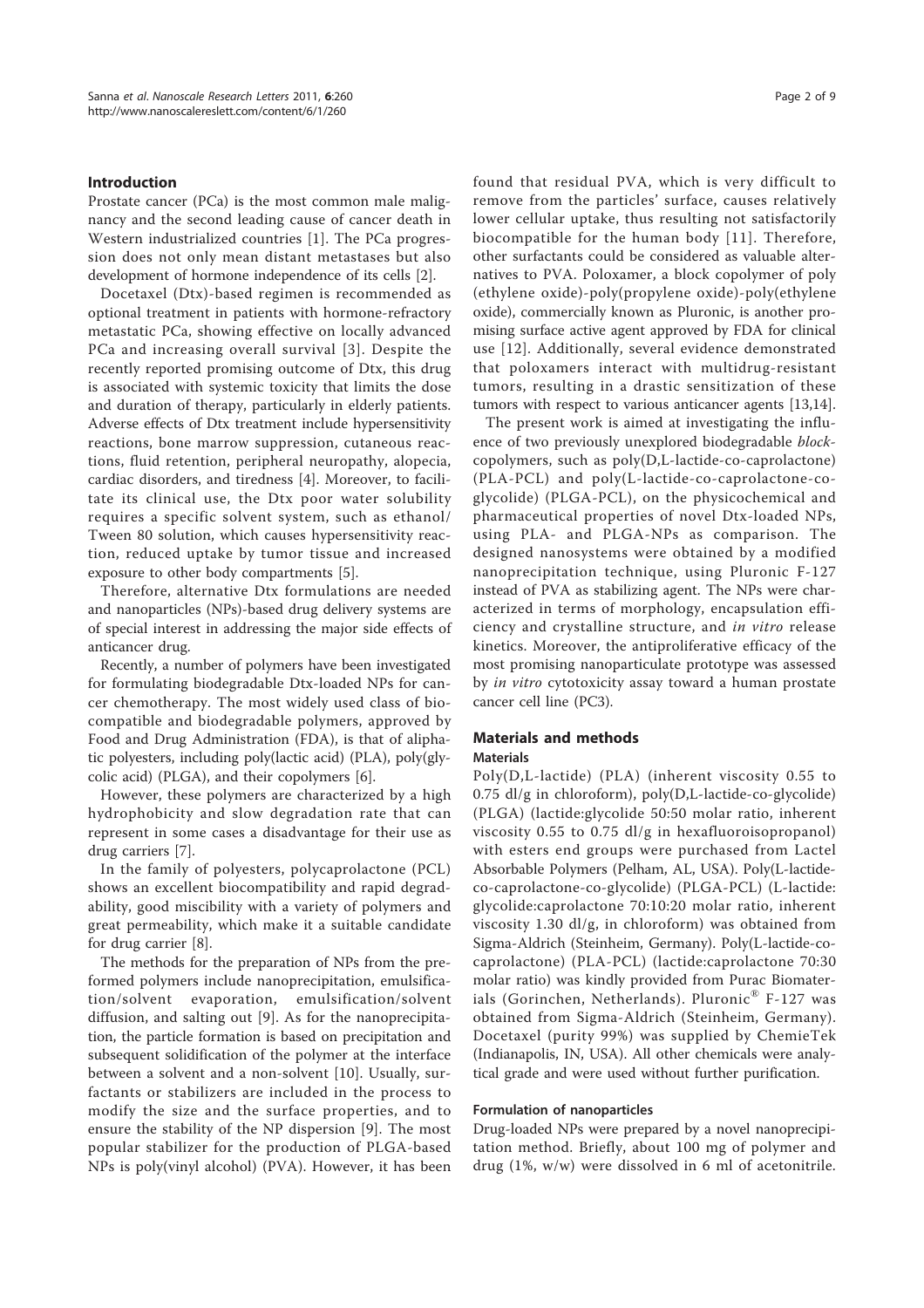The organic solution was then added dropwise under stirring to an aqueous solution of Pluronic F-127 (1% w/ v, 30 ml). The milky colloidal suspension was evaporated at room temperature to remove the organic solvent. The suspension was centrifuged at 13,000 rpm for 10 min to separate the NPs from the unencapsulated drug and residual Pluronic. The pellet was washed thrice with ultrapure water. Drug-free NPs were produced in a similar manner. The obtained NP suspension was used immediately for assay or lyophilized for storage at -50°C.

# Characterization of NPs

# Particle size and size distribution

Mean diameter and size distribution of the NPs were measured by photon correlation spectroscopy with Coulter N4 plus particle size analyzer (Beckman Coulter, Fullerton, CA, USA). The samples were diluted with deionized water and sonicated for 5 min before measurement. Each analysis was carried out in triplicate.

# Surface morphology

The morphological examination of NPs was performed by scanning electron microscopy (SEM) (model DSM 962; Carl Zeiss Inc., Oberkochen, German). A drop of NPs suspension was placed on a glass cover slide and dried under vacuum for 12 h. After that, the slides were mounted on aluminum stub and the samples were then analyzed at 20 kV acceleration voltage after gold sputtering, under an argon atmosphere.

# Encapsulation efficiency and yield of production

To determine the drug loading, an aliquot of NPs (1.0 mg) was dissolved in 0.25 ml of acetonitrile/water (50/50, v/v) solution. Samples were centrifuged and the drug content in the supernatant was analyzed by HPLC using the method previously reported [15]. The equipment consisted of an HPLC system including an autosampler and a diode array detector (HP 1200, Agilent Technologies, Santa Clara, CA, USA). The chromatographic separation was performed at room temperature using a Jupiter C18 column (250 mm  $\times$  2.0 mm, 5 μm pore size, Phenomenex) with a flow rate of 0.2 ml/min. Twenty microlitres of samples or calibration standards were injected into the column and eluted with a solution of acetonitrile/water solution (50/50, v/v). Detection was carried out by monitoring the absorbance signals at 227 nm. The elution period was 25 min and the retention time of Dtx was about 9 min. HPLC was calibrated with standard solutions of 5 to 50 μg/ml of Dtx (correlation coefficient of  $R^2 = 0.9999$ ).

The drug encapsulation efficiency (EE%) was calculated as the ratio between the amount of Dtx encapsulated in NPs and the weight of drug used for NP preparation.

The lyophilized NPs from each formulation were weighed and the respective percentage yield of

production was calculated as the ratio between the amount of NPs weight obtained and the total weight of solid materials used for the preparations.

## Differential scanning calorimetry (DSC)

DSC scans of empty and drug-loaded NPs were performed on a DSC Q100 V 9.0 calorimeter (TA Instrument, New Castle, USA). Indium was used to calibrate the instrument. The thermograms of samples were obtained at a scanning rate of 10°C/min in 30 to 200°C temperature range and performed under an Ar purge (50 ml/min). The thermal measurements were carried out on pure Dtx, on freeze-dried empty and drug-loaded NPs.

# In vitro drug release

For the in vitro release studies, about 10 mg of Dtx-NPs were suspended in 2.0 ml of release medium (phosphate buffer solution of pH 7.4 containing 0.1% w/v Tween 80). The tubes were then incubated at 37°C and shaken horizontally at 200 rpm (Thermomixer HLC BioTech, Bovenden, Germany). At predetermined time intervals, the tubes were centrifuged at 13,000 rpm for 10 min and 1.0 ml aliquots of medium were taken from supernatant and replaced with fresh solution. The collected samples were extracted with 0.2 ml dichloromethane, evaporated by nitrogen stream, and reconstituted in 100 μl mobile phase.

The concentration of Dtx released from the NPs was determined by HPLC assay as described above and corrected for the dilution due to the addition of fresh medium.

#### In vitro cytotoxicity assay

With respect to particle size, encapsulation efficiency, and yield of production results, the PLGA-PCL Dtxloaded NPs were selected for the in vitro cytotoxicity studies. A batch of empty PLGA-PCL NPs was used as comparison.

Cancer cell viability of the drug-loaded NPs was evaluated by MTT assay. Hundred microliters of PC3 cells were seeded in 96-well plates (Costar, IL, USA) at the density of 5,000 viable cells/well and allowed to adhere for 24 h.

The cells were incubated with free Dtx, Dtx-loaded NP suspension at 0.05, 0.5, 5.0 μg/ml equivalent Dtx concentrations, and empty NPs with the same NP concentrations, for 24, 48, and 72 h, respectively. The selected concentrations were in the range which corresponds to plasma levels of the drug achievable in humans [16]. At designated time intervals, the medium was removed, and the wells were washed twice with PBS. Ten microliters of 3-(4,5-dimethyl-thiazol-2-yl)- 2,5-diphenyltetrazolium bromide (MTT) solution were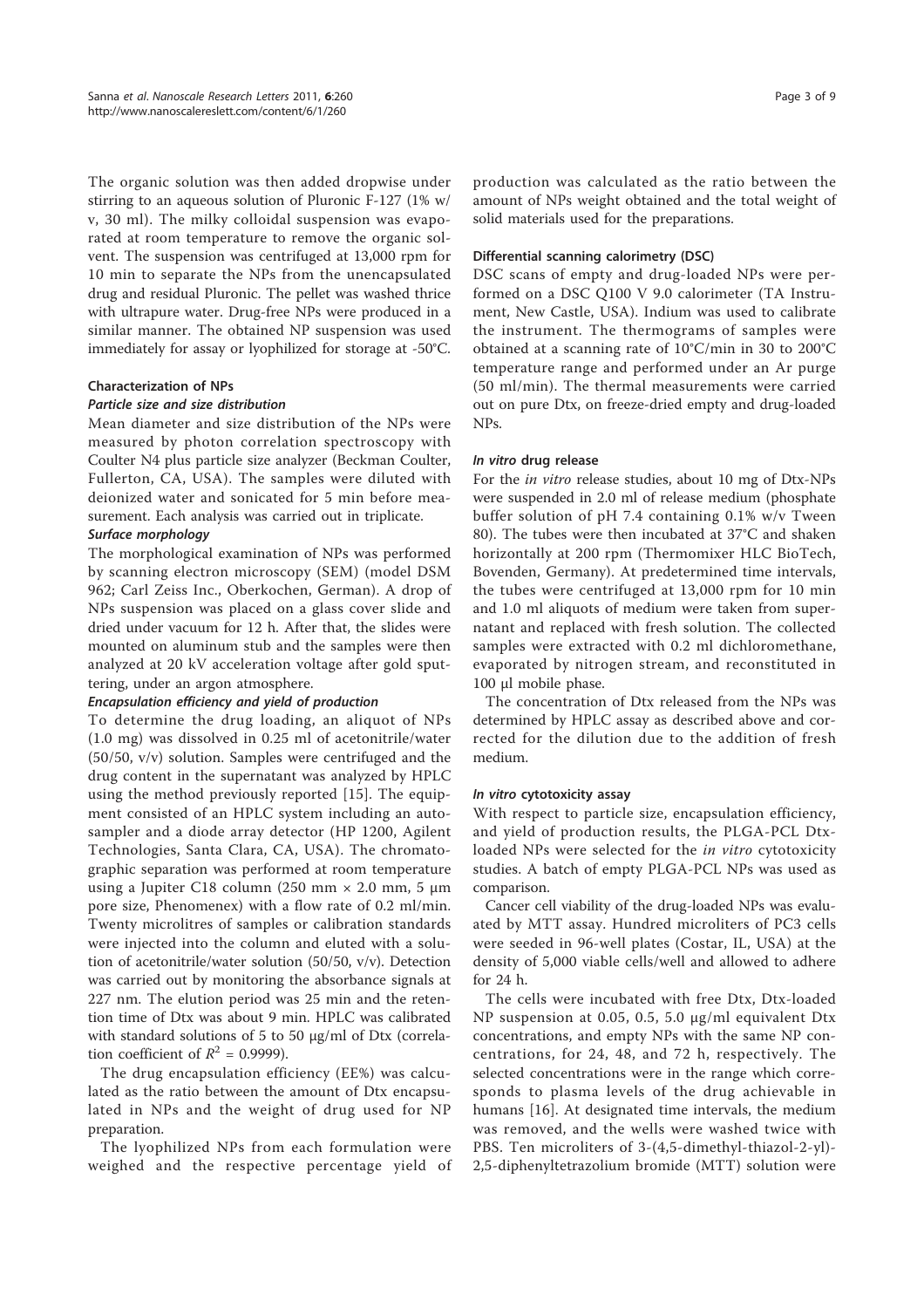added to each well of the plate and incubated for another 1 to 4 h. The absorbance was measured at 560 nm using a microplate reader. Cell viability was calculated by the following equation:

Cell viability (
$$
\%
$$
) = (Abs<sub>sample</sub>/Abs<sub>control</sub>) × 100,

where Abs<sub>sample</sub> is the absorbance of the cells incubated with the NP suspension, and  $Abs_{control}$  is the absorbance of the cells incubated with the culture medium only (positive control). All experiments were repeated thrice.

#### Statistical methodology

The data are expressed as mean ± standard deviation (S.D.). The significance of differences was assessed by one-way analysis of variance (ANOVA) (Origin® , version 7.0 SR0, OriginLab Corporation, Northampton, MA, USA) and considered significant when  $p < 0.05$ .

#### Results and discussion

#### Characterization of NPs

## Size, drug entrapment efficiency, and yields of production

The nanoprecipitation method described here appeared to be a suitable technique to formulate Dtx-loaded NPs based on PLA and PLGA and their poly-caprolactone copolymers. The preparation was carried out by using a polymer concentration in organic phase of 3.3 mg/ml and a solvent:Pluronic® F-127 solution ratio of 1:5. Acetonitrile was selected as organic phase for the capability to solubilize the polymers and drug and its good water miscibility, that allows a fine polymer dispersion into water.

Moreover, although the most commonly used PVA emulsifier can make uniform particles with small size, it has been recently demonstrated that it can form an interconnected network with the PLGA polymer at the interface that would compromise the good redispersibility of NPs [11]. Additionally, the residual PVA associated with the surface of NPs would influence their physical properties and cellular uptake. Therefore, due to the above reasons, PVA was conveniently replaced with Pluronic in the current study.

The prepared NPs were characterized in terms of particle size and size distribution, morphology, encapsulation efficiency, and yield of production. The effect of different polymers on the characteristics of NPs is summarized in Table 1.

All NP batches showed a particle diameter ranging from 100 to 200 nm, suitable to obtain an effective intracellular uptake [17]. NPs formulated with PLA-PCL polymer showed a significantly larger ( $p < 0.05$ ) mean diameter (195 nm) than that of the PLGA- and PLGA-PCL-Dtx-loaded NPs (107 and 115 nm, respectively). As depicted in Figure 1, in all cases, the NP dispersions exhibit a unimodal particle size distribution, as also confirmed by the obtained low polydispersity indexes (PDI

Table 1 The effect of the different type of polymers on characteristic of NPs

| Polymeric NPs Size (nm) | <b>PDI</b>                                                      | EE (%) | YP (%) |
|-------------------------|-----------------------------------------------------------------|--------|--------|
| PI A                    | $146.3 \pm 23.5$ 0.198 $\pm$ 0.03 37.8 $\pm$ 3.0 51.9 $\pm$ 1.4 |        |        |
| PI GA                   | $106.7 \pm 13.5$ 0.108 $\pm$ 0.04 35.2 $\pm$ 2.6 68.2 $\pm$ 2.7 |        |        |
| $PI$ A-PCL              | $194.8 \pm 31.2$ 0.308 $\pm$ 0.08 19.7 $\pm$ 1.4 36.8 $\pm$ 1.6 |        |        |
| PI GA-PCL               | $114.8 \pm 15.4$ 0.258 $\pm$ 0.07 47.2 $\pm$ 3.8 83.9 $\pm$ 3.3 |        |        |

Data are shown as mean  $\pm$  S.D., obtained from three formulations. PDI, polydispersity index; EE, encapsulation efficiency; YP, yield of production.

< 0.31), typical of monodispersed systems. This suggests that the presence of Pluronic F127 can promote the formation of very homogeneous NP dispersions.

As far as the drug entrapment efficiency (EE) is concerned, from drug content analysis no significant differences were found for the batches based on PLA and PLGA polymers (38 and 35%, respectively). On the other hand, relevant differences are obtained for NPs formulated with both copolymers containing PCL. The PLGA-PCL NPs exhibited significantly ( $p < 0.05$ ) higher drug encapsulation efficiency (47%) compared with other formulations.

This finding can be ascribed to the presence of three polymers, PLA, PLGA, and PCL, which are able to generate a polymer network characterized by a greatly irregular and disordered crystalline structure, which may consequently promote the accommodation of the drug molecules.

Conversely, the lower percentages of encapsulation efficiency and NP yield obtained with PLA-PCL copolymer might be explained with a partial and fast precipitation of polymer that occurs after addition of organic phase to surfactant solution. Yields of production ranged between 52 and 84%, with the highest values for NPs based on PLGA-PCL copolymers.

Furthermore, the size and particle size distribution of unloaded NPs were similar to the corresponding loaded batches, thus indicating that the presence of the drug did not influence these characteristics (data not shown).

# Surface morphology

The morphology of NPs was investigated by SEM analysis. As displayed in Figure 2, all batches of NPs showed a spherical shape with a smooth surface, without any particle aggregation.

The partial fusion detected in some NP samples takes place during the analysis, where many NPs congregate together. Due to presence of the drug, no difference in the morphological properties of NPs drug was observed due to the presence of the drug.

# Differential scanning calorimetry (DSC)

The physical state of Dtx inside the NPs was characterized by analysis of the DSC curves. The pure drug shows a characteristic endothermic peak that corresponds to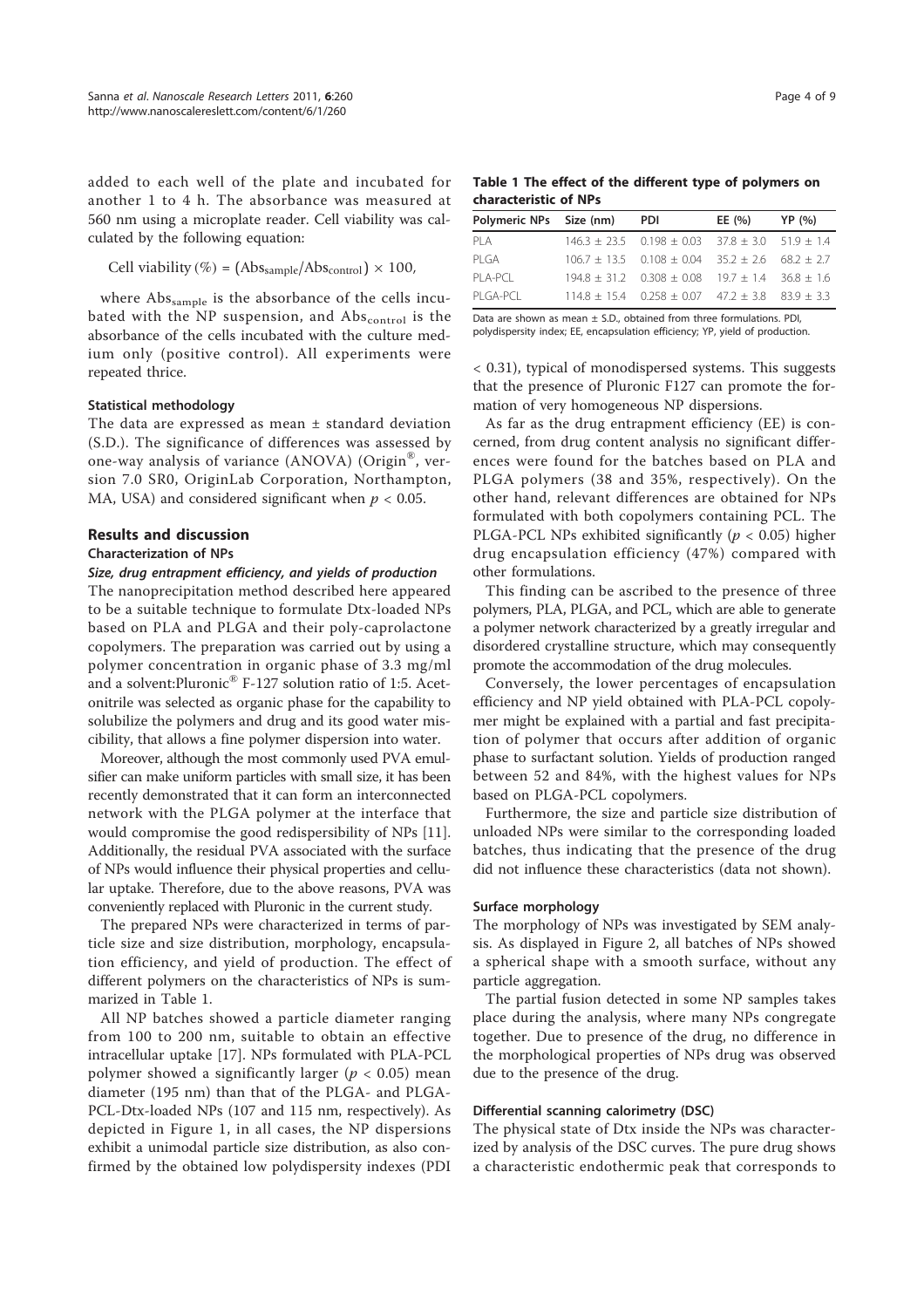

melting at 168°C, indicating a crystalline nature (Figure 3). The comparison between DSC thermograms of drug with unloaded and loaded NPs formulated with different polymers showed similar behaviors.

In all cases, the DSC scans revealed that Dtx melting peak totally disappeared in the calorimetric curve of loaded NPs, thus evidencing the absence of crystalline drug in the samples. These results suggested that the nanoencapsulation inhibited the crystallization of Dtx during NPs formation. Thus, it can be assumed that Dtx was present in the NPs either in an amorphous or disordered crystalline phase or in the solid solution state [6].

Meanwhile, the loaded systems exhibited the same endothermic events (at 58°C for PLA, 52°C for PLGA, 54°C for PLA-PCL, and 50 and 113°C for PLGA-PCL) of the corresponding unloaded NPs, referring to melting temperature (Tm) of polymers (Figure 3a to 3d), suggesting that the nanoencapsulation procedure did not affect the polymer structure.

# In vitro drug release

The cumulative percentages of Dtx released from NPs based on different polymers as a function of time are

reported in Figure 4. All formulations are characterized by similar release profiles, but the release rate is strongly affected by the properties of the polymer matrix. In particular, PLA-based NPs are characterized by the slower release (only about 60% of Dtx is released within 6 h) that can be attributed to the stronger hydrophobic interaction between hydrophobic domain of PLA and drug. Due to the presence of the hydrophilic glycolide units into the PLA polymer (50:50 molar ratio), in the case of NPs formulated with PLGA a completed dissolution of Dtx is achieved within the first 2 hof the test. In fact, the higher hydrophilicity of copolymer improved the water permeability into NPs with a more rapid drug diffusion as well as a faster degradation of the polymer [8]. As for PCL copolymers, the diffusion rate of drug from PLA-PCL NPs is higher at the first 2 h and levelled off after 3 h of the test, thus resulting almost superimposed to those of PLGA-PCL formulations. These results can be related to the similar composition of PLA-PCL and PLGA-PCL copolymers containing a lactide:caprolactone 70:30 and lactide:glycolide:caprolactone 70:10:20 molar ratio, respectively. Moreover, with respect to PLGA, a significant retard on dissolution rate of Dtx from PLGA-PCL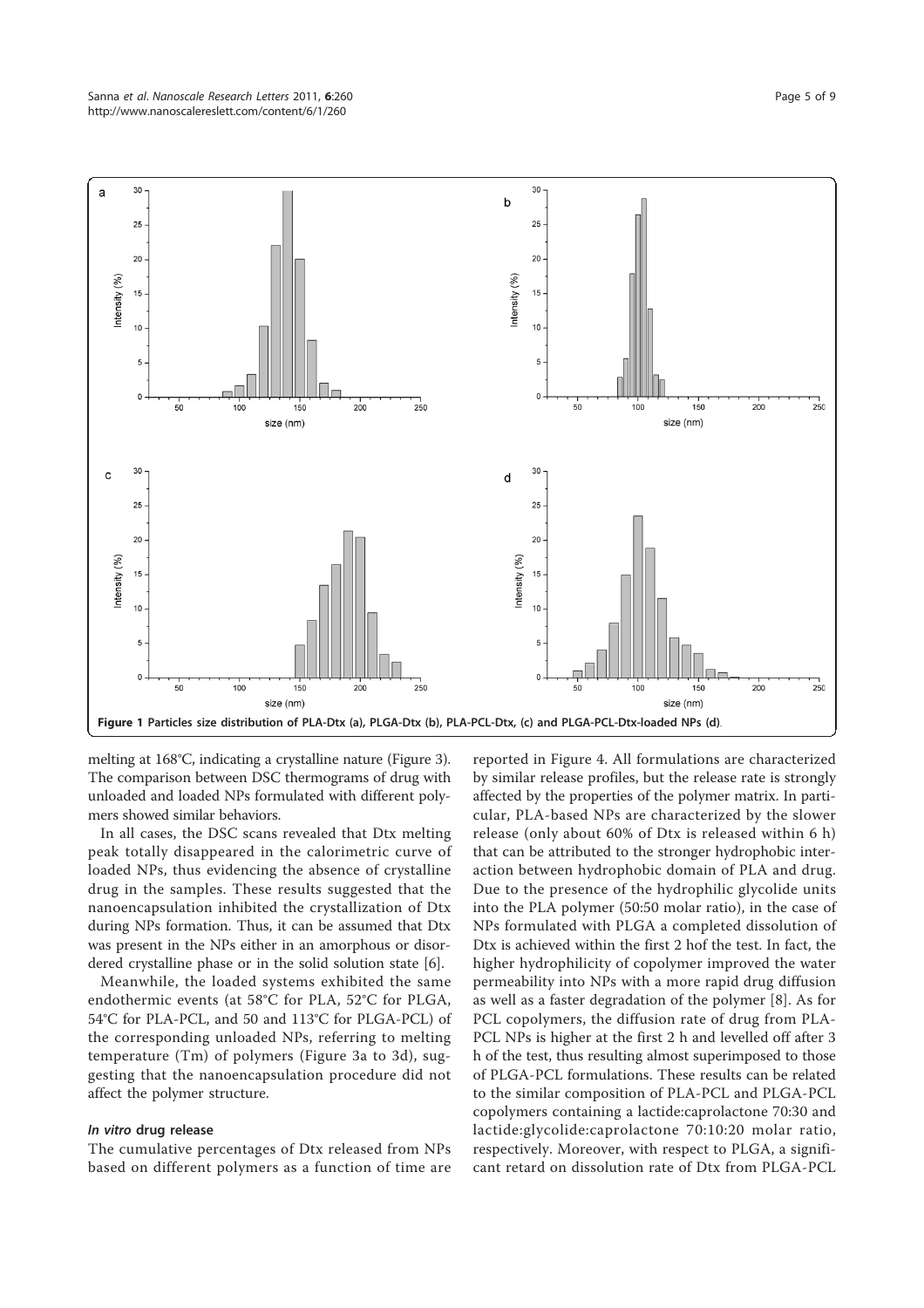

NPs alone was obtained, whereas an opposite effect is observed in the case of PLA-PCL copolymer compared to PLA-NPs. Furthermore, with respect to PLA homopolymer, the more hydrophilic block of caprolactone of PLA-PCL copolymer-based NPs leads to a significant improvement of Dtx released (85%, during the 6 h). A complete release of Dtx is obtained for all samples after 24 h of the test.

In order to investigate the kinetic modeling of drug release from NPs, the dissolution profiles were fitted to zero order (Q =  $k_0 \cdot t$ ); first order (ln (100 - Q) = ln Q<sub>0</sub>  $k_1$ ·t), Higuchi ( $Q = k_H \cdot t^{1/2}$ ), and Korsmeyer-Peppas models [18].

Table 2 shows the correlation coefficient  $(r^2)$  used as an indicator of the best fitting of the models considered for different Dtx-NPs batches. The  $r^2$  values for first order kinetics of different polymeric NPs (ranging between 0.8830 and 0.9921) were greater than that of Zero order and corresponded to that of the Higuchi's square root of time (ranged between 0.8182 and 0.9813). Besides, to understand the drug release mechanism, the first 60% drug release data was fitted to Korsmeyer-Peppas exponential model  $M_t/M_{\infty} = Kt^n$ , where  $M_t/M_{\infty}$  is fraction of drug released after time 't' and ' $K$ ' is kinetic constant and  $'n'$  is release exponent, which characterizes the different drug release mechanism [19]. Based on various mathematical models, the magnitude of the release exponent 'n' indicates the release mechanism (Fickian diffusion, case II transport, or anomalous transport). The limits considered were  $n \leq 0.43$  (for a classical Fickian diffusion-controlled drug release) and  $n = 0.85$  (indicates a

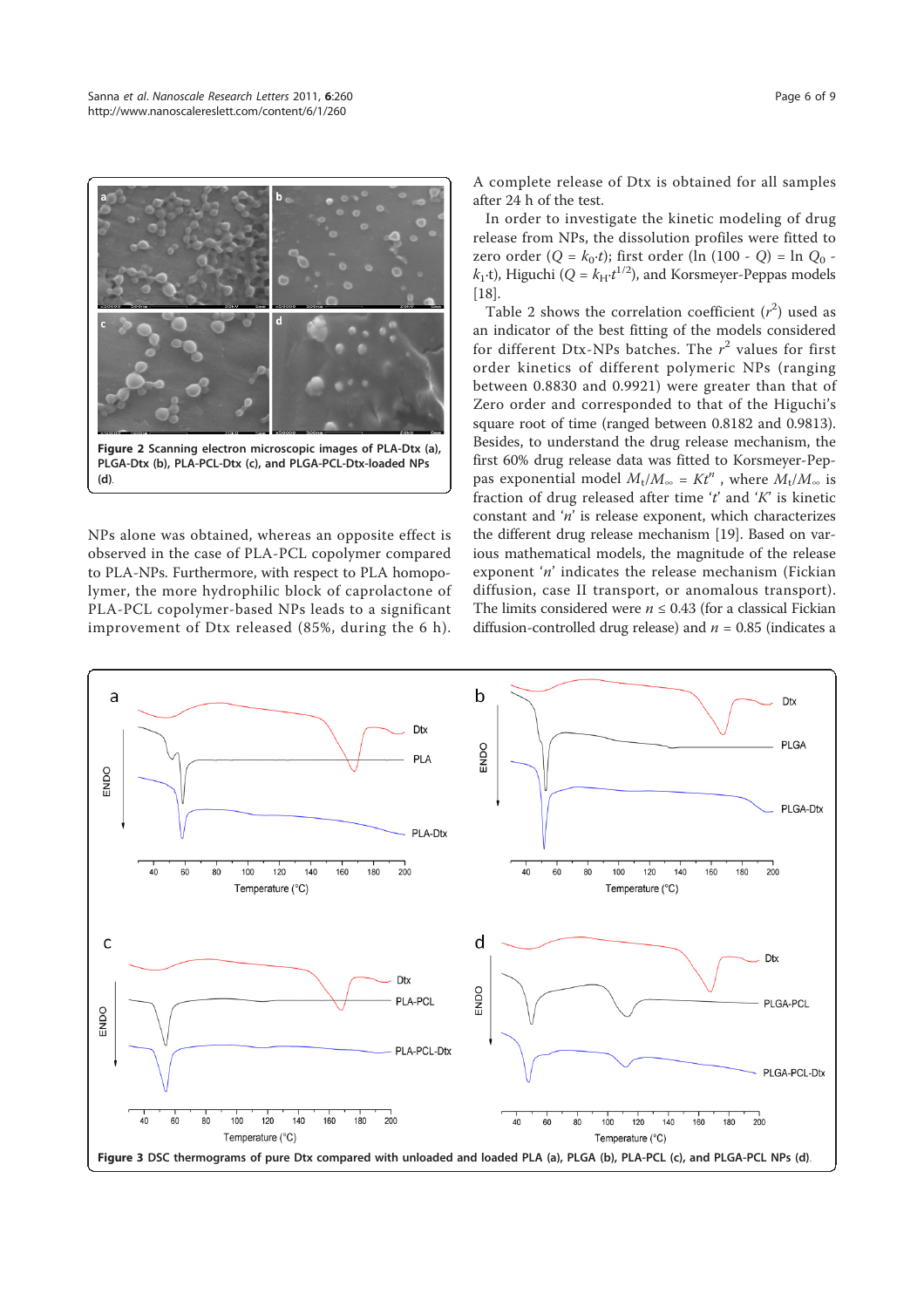

case II relaxational release transport; non-Fickian, zeroorder release). Values of n between 0.43 and 0.85 can be regarded as an indicator of both phenomena (drug diffusion in the hydrated matrix and the polymer relaxation) usually called anomalous transport [19]. In all formulations, *n* values ranged from  $0.5141$  to  $0.7842$ , suggesting an anomalous or non-Fickian diffusion, which is related to combination of both diffusion of the drug and dissolution of the polymer.

# In vitro cytotoxicity assay

The *in vitro* cytotoxicity of Dtx both as free drug and loaded into PLGA-PCL NPs, at the same drug equivalent concentration of 0.05, 0.5, and 5.0 μg/ml, was evaluated by the MTT assay using PC3 as model prostate cancer cell line. Untreated PC3 cells as well as cells treated with empty PLGA-PCL NPs, with the same polymer content of that of the drug-loaded nanosystems, were used as comparison.

Figure 5 shows the viability of PC3 cancer cells, cultured with unloaded PLGA-PCL NPs, and Dtx-loaded PLGA-PCL NPs, after incubation for 24 h (a), 48 (b), and 72 h (c), in comparison with that of pure drug at 0.05, 0.5, and 5.0 μg/ml equivalent Dtx concentrations.

Table 2 Correlation coefficients  $(r^2)$  and release exponent (n) of kinetic data analysis of Dtx release from different polymeric NPs

| Polymeric<br><b>NPs</b> | Zero order | First order | Higuchi | Koresmeyer-<br>Peppas |               |  |  |
|-------------------------|------------|-------------|---------|-----------------------|---------------|--|--|
|                         |            |             |         |                       | n             |  |  |
| PLA                     | 0.8875     | 0.9481      | 0.9813  | 0.9962 0.5141         |               |  |  |
| PI GA                   | 0.6295     | 0.8830      | 0.8182  |                       | 0.9942 0.6706 |  |  |
| $PI$ A-PCI              | 0.7997     | 0.9503      | 0.9280  |                       | 0.9956 0.7166 |  |  |
| PI GAPCI                | 0.8797     | 0.9921      | 0.9747  | 0.9988                | 0.7842        |  |  |

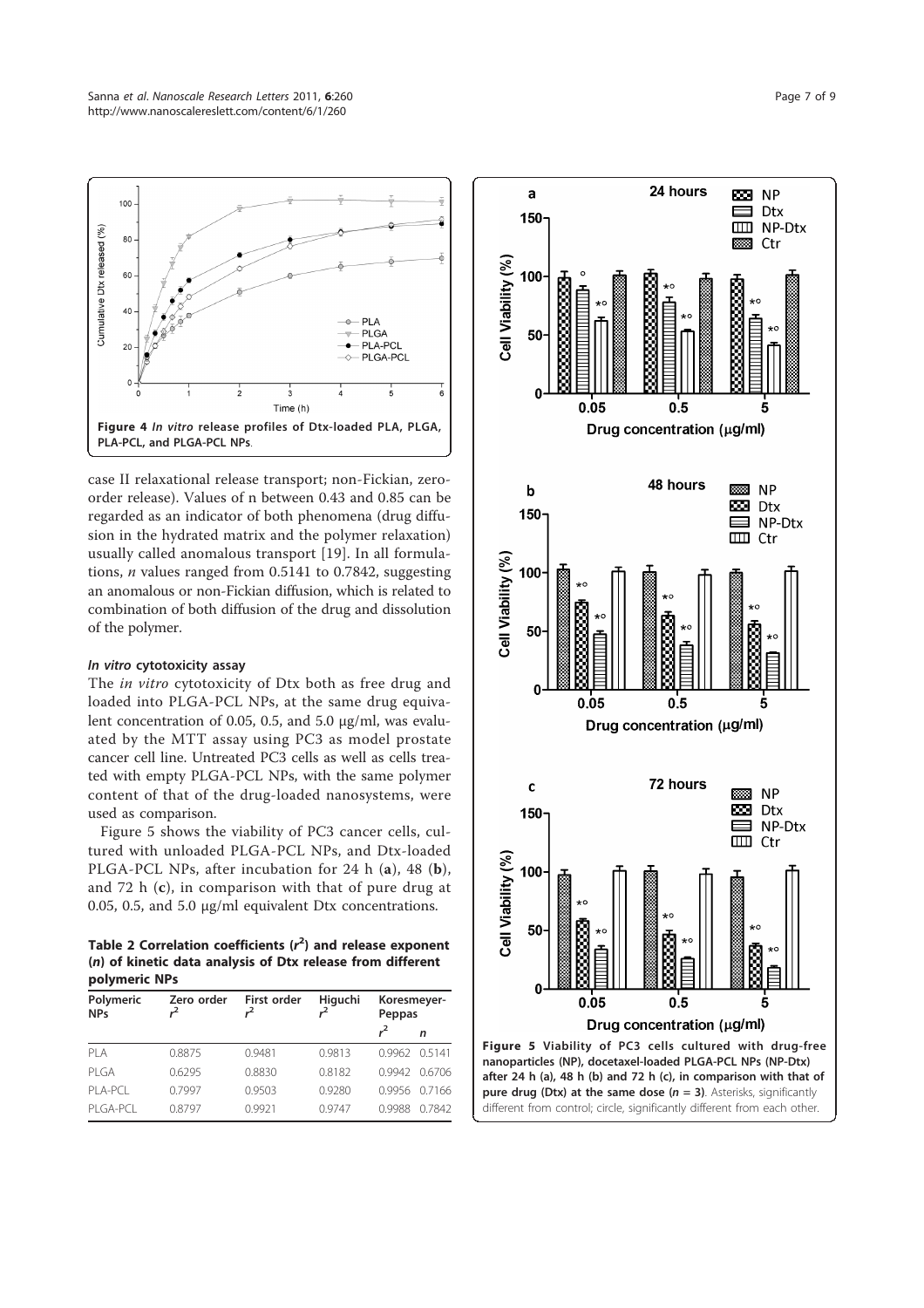Since no significant influence on cell viability was detected, drug-free NPs appeared nearly non-toxic to PC3 cells, even at a high NP concentration, thus confirming the good biocompatibility of PLGA-PCL copolymer [20].

On the whole, the results clearly demonstrated that Dtx formulated in PLGA-PCL NPs resulted more effective against cancer cells than free Dtx. Both the dose exposure and the incubation time played a major role in the cell toxicity of Dtx.

In particular, after 24 h incubation, the PC3 cell viability was decreased to about 65, 55, and 40% for PLGA-PCL NPs at 0.05, 0.5, and 5.0 μg/ml drug concentration, respectively, corresponding to an increase in cytotoxicity of 25% ( $p < 0.05$ ) compared with that of free Dtx.

After 48 h incubation, the cytotoxicity was increased about 55, 60, and 70% for the PLGA-PCL-Dtx NPs and 25, 35, and 45% for free drug, respectively.

The more marked inhibition of cell growth was obtained for longer incubation period (72 h); at all tested Dtx concentration, PLGA-PCL NPs determined a significant ( $p < 0.05$ ) increased of PC3 growth inhibition (about 20%) with respect to free drug. With an approximately 85% cell viability reduction, the strongest cytotoxic effect was achieved with NPs at 5.0 μg/ml Dtx concentration.

This finding is related with the mechanism of action of Dtx, which requires cell division to operate. In fact, for longer incubation periods, a larger number of cells enter G2 and M cell cycle phases, where Dtx selectively works [21].

According to literature data, the higher cytotoxicity of the drug formulated into NPs can be attributed to the combination of different but not exclusive mechanisms. In fact, the NPs were adsorbed on the cell surface leading to an increase in drug concentration near the cell membrane, thus generating a concentration gradient that promotes the drug influx into the cell [16]. Besides, while part of free Dtx molecules, transported into the cytoplasm by a passive diffusion, were transported out by P-glycoprotein (P-gp) pumps, NPs are taken up by cells through an endocytosis pathway, thus resulting in a higher cellular uptake of the entrapped drug [22], thereby enabling them to escape from the effect of P-gp pumps. Moreover, intracellular delivery of Dtx NPs allows a drug accumulation near the site of action [23].

#### Conclusions

In this work, poly(lactide-co-caprolactone) and poly(lactideco-caprolactone-co-glycolide) copolymers were successfully employed for the first time for the nanoencapsulation of Dtx, by using a modified nanoprecipitation method. Among the investigated copolymers, PLGA-PCL resulted more effective than PLA-PCL-NPs to achieve NPs with small size, uniform distribution, and higher encapsulation

efficiency. The in vitro studies proved an increased antiproliferative efficacy of PLGA-PCL-Dtx NPs compared with free Dtx, in a dose- and time-dependent manner, against PC3 cells.

In conclusion, the PLGA-PCL copolymer can be considered as alternative and promising biocompatible polymer to be used on development of NP-based drug delivery system for cancer chemotherapy.

#### Acknowledgements

The research activities presented were done within the frame of 'Progetto Cluster - Sviluppo ed Utilizzo di Nanodevices', funded by Sardinian Technology Park - Porto Conte Ricerche, Italy. A grant from Banco di Sardegna Foundation to GP also partially supported this work. The authors thank the Company Purac Biomaterials (Gorinchen, Netherlands) for providing PLA-PCL polymer.

#### Author details

<sup>1</sup>Porto Conte Ricerche, Località Tramariglio, Alghero, Sassari 07041, Italy <sup>2</sup>Department of Biomedical Sciences, Centre of Excellence for Biotechnology Development and Biodiversity Research, University of Sassari, Viale San Pietro 43/B, Sassari 07100, Italy <sup>3</sup>lstituto di Scienze delle Produzioni Alimentari (ISPA), CNR, Via dei Mille 48, Sassari 07100, Italy <sup>4</sup>Department of Chemistry and local INSTM unit, University of Sassari, Via Vienna 2, Sassari 07100, Italy <sup>5</sup>Dipartimento di Scienze del Farmaco, University of Sassari, Via Muroni 23/A, Sassari 07100, Italy

#### Authors' contributions

VS conceived of the study, participated in its design and coordination, carried the nanoformulation experiments, and wrote the manuscript. AMR participated in the design of the study, carried the HPLC experiments and contributed to data interpretation. AMP and AC performed the biological experiments, and GP analyzed and organized the results. SM carried out the SEM analysis. AM and VA performed the DSC measurements and organized data analysis. SU has been involved in revising the manuscript critically. MS participated in the experimental setup development as well as discussions and data analysis, and helped in writing the manuscript. All authors read and approved the final manuscript.

#### Competing interests

The authors declare that they have no competing interests.

Received: 16 December 2010 Accepted: 28 March 2011 Published: 28 March 2011

#### References

- 1. Jemal A, Siegel R, Ward E, Hao Y, Xu J, Murray T, Thun MJ: Cancer statistics, 2009. CA Cancer J Clin 2009, 59:225-249.
- Petrylak DP, Tangen CM, Hussain MH, Lara PN Jr, Jones JA, Taplin ME, Burch PA, Berry D, Moinpour C, Kohli M, Benson MC, Small EJ, Raghavan D, Crawford ED: Docetaxel and estramustine compared with mitoxantrone and prednisone for advanced refractory prostate cancer. N Engl J Med 2004, 351:1513-1520.
- 3. Tannock IF, de Wit R, Berry WR, Horti J, Pluzanska A, Chi KN, Oudard S, Théodore C, James ND, Turesson I, Rosenthal MA, Eisenberger MA, TAX 327 Investigators: Docetaxel plus prednisone or mitoxantrone plus prednisone for advanced prostate cancer. N Engl J Med 2004, 351:1502-1152.
- 4. Petrylak DP: The treatment of hormone-refractory prostate cancer: docetaxel and beyond. Rev Urol 2006, 8:S48-S55.
- 5. Lee E, Kim H, Lee IH, Jon S: In vivo antitumor effects of chitosanconjugated docetaxel after oral administration. J Control Release 2009, 140:79-85.
- 6. Musumeci T, Ventura C, Giannone I, Ruozi B, Montenegro L, Pignatello R, Puglisi G: PLA/PLGA nanoparticles for sustained release of docetaxel. Int J Pharm 2006, 325:172-179.
- 7. Zhang Z, Feng SS: Nanoparticles of poly(lactide)/vitamin E TPGS copolymer for cancer chemotherapy: synthesis, formulation, characterization and in vitro drug release. Biomaterials 2006, 27:262-270.